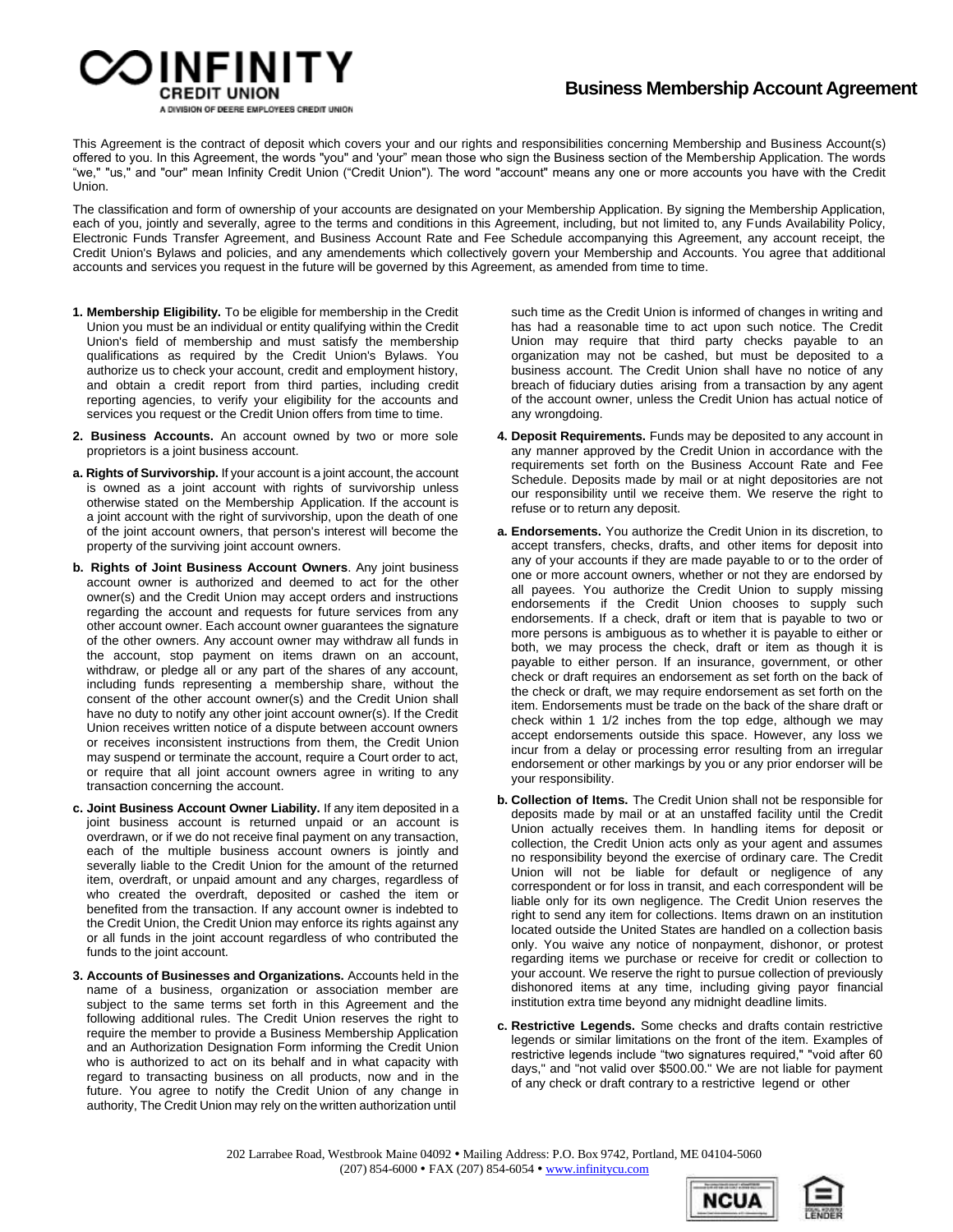

limitation contained in or on the item unless we have specifically agreed in writing to the restriction or limitation.

- **d. Final Payment.** All items or Automated Clearing House ("ACH") transfers credited to your account are provisional and subject to our receipt of final payment. If final is not received, we reserve the right to charge your account for the amount of those items or ACH transfers and impose a return charge on your account. After we have received final payment, we refer to these deposits as collected items. If the Credit Union incurs any fee to collect any item, the Credit Union may charge such fee to your account. The Credit Union reserves the right to refuse or to return all or any item or funds transfer. The Credit Union shall have the right to charge back against your account all previously deposited items or other items endorsed by you that are returned to the Credit Union unpaid, regardless of whether the amount of the item has been available for your use.
- **e. Direct Deposits.** The Credit Union may offer direct deposit options allowing you to preauthorize deposits or preauthorize transfers from other accounts at the Credit Union. You must authorize any direct deposits to your accounts by a separate authorization form. If applicable, you must notify the Credit Union at least thirty (30) days prior to any direct deposit or preauthorized transfer if you wish to cancel or change the direct deposit or direct transfer option. Upon a filing of a bankruptcy, if you fail to cancel any direct deposit authorization, you instruct your employer and the Credit Union to make and apply direct deposits in accordance with your authorization on file with the Credit Union. If the Credit Union is required to reimburse the U.S. Government for any benefit payment directly deposited into your account for any reason, you agree the Credit Union may deduct the amount returned from any of your accounts, unless prohibited by law. If your account is overdrawn, you authorize us to deduct the amount your account is overdrawn from any deposit, including deposits of government or benefits.
- **f. Crediting of Deposits.** Deposits made after the deposit cutoff time and deposits rude on either holidays or days that are not our business days will be credited to your account on the next business day.

#### **5. Account Access.**

- **a. Authorized Signature**. In order to access any account, the Credit Union must have an authorized signature of yours on a Business Membership Application. The Credit Union is authorized to recognize your signature, but will not be liable for refusing to honor any item or instruction of yours if it believes in good faith that the signature on such item or instruction is not genuine. It you have authorized the use of a facsimile signature, the Credit Union may honor any draft that appears to bear your facsimile signature even if it was made by an unauthorized person. If you give your account number to a third person, you authorize us to honor transactions initiated by the third person even if you did not specifically authorize a particular transaction. Regarding Dual signature checks, the Credit Union will not be responsible for examining the checks presented for the required authorized drawer signatures and will not be liable for checks lacking the necessary signatures. The business understands the dual signature feature is strictly for the business' internal control procedures.
- **b. Access Options.** You may make withdrawals or transfers from your account in any manner which is permitted by the Credit Union (i.e., check, automated teller machines (ATMs), debit card, in person, by mail, automatic transfer, audio response, online banking or telephone). If the Credit Union accepts any draft that is not drawn on a form provided by the Credit Union, you will be responsible for any loss incurred by the Credit Union for handling the draft. The Credit Union may return as unpaid any check that is not drawn in any form provided by the Credit Union. We have the right to review and approve any form of power of attorney and may restrict account

withdrawals or transfers. We are under no obligation to honor any power of attorney.

- **c. Fund Transfers.** Except as amended by this Agreement, electronic funds transfers we permit are subject to Article 4A of the Uniform Commercial Code will be subject to such provisions of the Uniform Commercial Code as enacted by the state where the main office of the credit union is located. We may execute certain requests for electronic funds transfers by Fedwire. Fedwire transactions are subject to Federal Reserve Board Regulation J. You order electronic funds transfers to or from your account. We will debit your account for the amount of an electronic funds transfer and will charge your account for any fees related to the transfer. Unless we agree otherwise in writing, we reserve the right to refuse to execute any order to transfer funds to or from your account. We are not obligated to execute any order to transfer funds out of your account if the amount of the requested transfer plus applicable fees exceeds the available funds in your account. We are not liable for errors, delays, interruptions or transmission failures caused by third parties or circumstances beyond our control including mechanical, electronic or failure. We will not provide you with next day notice of ACH, wire transfers and other electronic payments credited to your account.
- You will receive notice of such credits on your account statements. You may contact us to determine whether a payment has been received. If we fail to properly execute a payment order, and such action results in a delay in payment to you, we will pay you dividends or interest for the period of delay as required by applicable law. The dividends or interest paid to you will be based on the lowest nominal dividend or interest rate we were paying on any account during that period. Payment orders we accept will be executed within a reasonable time of receipt but may not necessarily be executed on the date they are received. Cut-off times may apply to the receipt, execution and processing of funds transfers, orders, cancellations, and amendments and, if received after a cut-off time, may be treated as having been received on the next following funds transfer business day. Information about any cut-off times is available upon request. When you initiate a wire transfer, you may identify the recipient and any financial institution by name and by account or identifying number. The credit union and any other financial institutions facilitating the transfer may rely strictly on the account or identifying number even if the number identifies a different person or financial institution. Any account owner may amend or cancel a payment order even if that person did not initiate the order. We may refuse requests to amend or cancel a payment order we believe will expose the credit union to liability or loss. Any request to amend or cancel a payment order we accept will be processed within a reasonable time after it is received. You agree to hold us harmless from and indemnify us for all losses and expenses resulting from any actual or attempted amendment or cancellation of a payment order. We may require you to follow a security procedure to execute a payment order or certain electronic funds transfer transactions. We will notify you of any such security procedures. Unless we permit you to establish a different security procedure, you agree that the security procedures contained in the Credit Union's policies, of which we have notified you, are commercially reasonable verification of orders and other electronic fund transfers. If we permit you to establish a different security procedure, you agree that procedure is a commercially reasonable method of verifying electronic funds transfers.
- **d. Credit Union Examination.** The Credit Union may disregard information on any check other than the signature of the drawer and amount of the item and any magnetic encoded information. You agree the Credit Union does not fail to exercise ordinary care in paying an item solely because its procedures do not provide for sight examination of items.



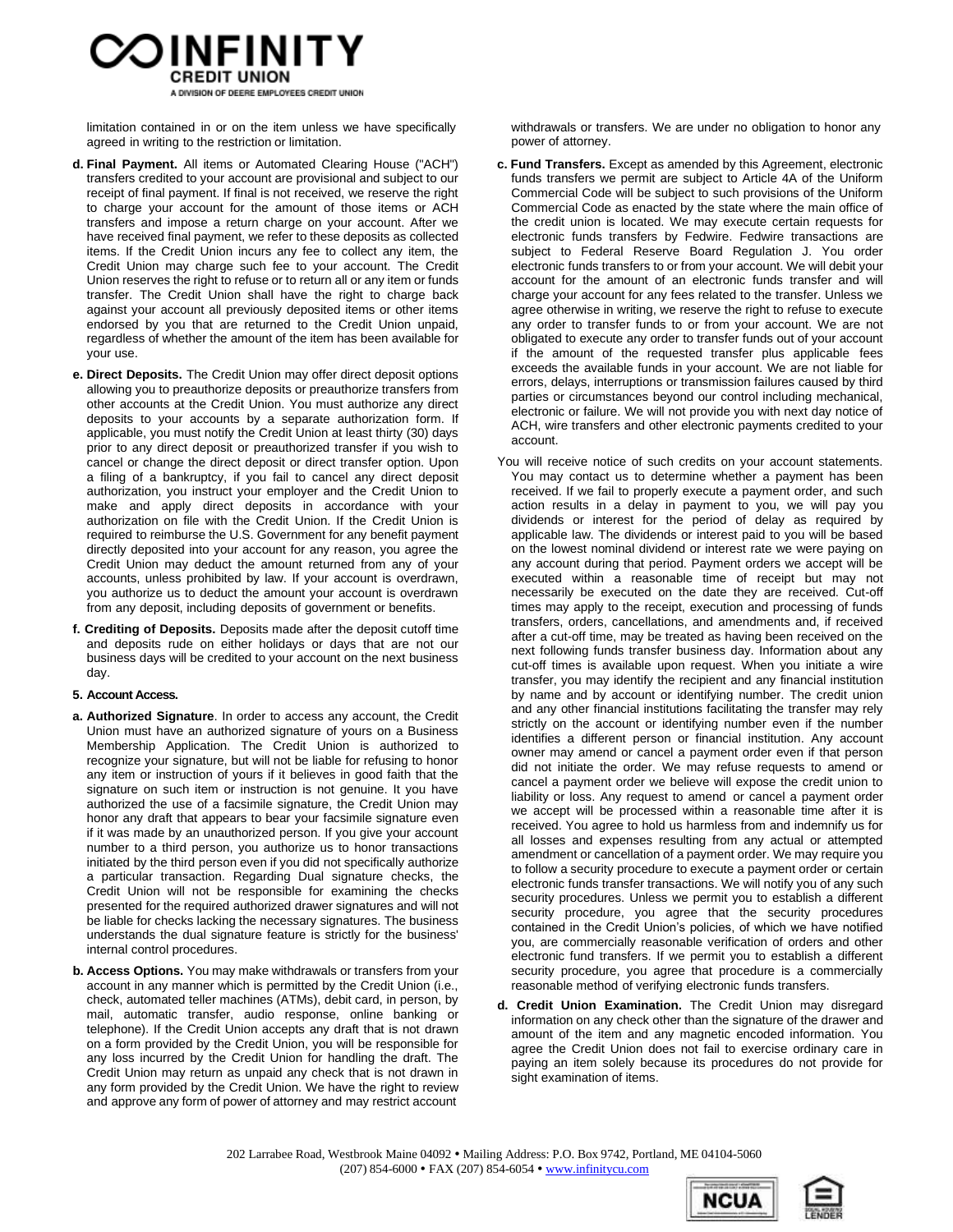# OINFINITY A DIVISION OF DEERE EMPLOYEES CREDIT UNION

**6. Account Rates and Fees.** The Credit Union's payment of dividends on any account is subject to the account rates and fees, earnings, payment and balance requirements as set forth on the Rate and Fee Schedule. You agree the Credit Union may impose fees and charges for the deposit account services provided by the Credit Union. A current Rate and Fee Schedule has been provided to you separately. You agree the Credit Union may change the Rate and Fee Schedule from time to time and you will be notified of such changes as required by law.

# **7. Transaction Limitations.**

- **a. Withdrawal Restrictions.** The Credit Union will permit a withdrawal only if you have sufficient available funds in your account to cover the full amount of the withdrawal or have an established overdraft protection plan. Drafts or other transfer or payment orders which are drawn against insufficient available funds may be returned and, if paid, will be subject to a service charge as set forth in the Business Account Rate and Fee Schedule. If there are sufficient available funds to cover some but not all of your withdrawal orders, the Credit Union may allow those withdrawals for which there are sufficient available funds in any order at the Credit Union's discretion.
- The Credit Union may also refuse to allow a withdrawal in other cases; for example: any dispute between the owners about the account (unless a court has ordered the Credit Union to allow the withdrawal); a legal garnishment or attachment is served; the account secures an obligation to the Credit Union; any required documentation has not been presented; or you fail to repay a Credit Union loan on time. If (non-corporate account) a depositor is deceased or (corporate account) the corporation is in bankruptcy proceedings or has been dissolved and required disposition of the account has not been made; someone with authority to do so requests us not to permit the withdrawal; or there are other circumstances which do not permit us to make the withdrawal. We also reserve the right to refuse any withdrawal which is attempted by any method not specifically permitted by us. You will be advised of the reasons for refusal if such action is taken. We may require you to give written notice of seven (7) days to sixty (60) days before any intended withdrawals. Although, we are required by law to reserve the right to require seven (7) days advance notice prior to permitting withdrawals, we do not presently exercise this right.
- **b. Transfer Limitations.** For the Business Accounts, you may make up to six (6) preauthorized, automatic, telephonic, internet transfers to another account of yours or to a third party during any calendar month. A preauthorized transfer includes any arrangement with the Credit Union to pay a third party from the member's account upon oral or written orders, including written orders received through the automated clearing house (ACH). If you exceed the transfer limitations set forth above in any statement period, we may reverse or refuse to make the transfer, and your account will be subject to closure by the Credit Union and an excessive withdrawal fee will be charged as stated in the Schedule.
- If payment is made directly to the depositor, you may make an unlimited number of withdrawals from these accounts in person, by mail, at an ATM, or by telephone if the withdrawal is mailed to you in a check. There is also no limit on the number of transfers you ray make to any loan with us.
- **8. Certificate Accounts.** Any time deposit, term share, share certificate, or certificate of deposit account allowed by state law (Certificate Account), whichever we offer, is subject to the terms of this Agreement, the Business Account Rate and Fee Schedule and Account Deposit Receipt for each account; the terms of which are incorporated herein by reference.

## **9. Overdrafts.**

**a. verdraft Liability.** If on any day, the available funds in your checking account are not sufficient to cover checks and other items posted to your account, those checks and

items will be handled in accordance with our overdraft procedures or an overdraft protection plan you have with us. The Credit Union's determination of an insufficient account balance may be made at any time between presentation and the Credit Union's midnight deadline with only one review of the account required. The Credit Union has no duty to notify you of an insufficient funds check. Your account will then be subject to a charge for the item whether paid or returned as set forth in the Business Account Rate and Fee Schedule. Except as otherwise agreed in writing, the Credit Union, by covering one or any overdraft, does not agree to cover overdrafts in the future and my discontinue covering overdrafts at any time without notice. If the Credit Union pays a draft that would otherwise overdraw your account, you agree to pay the overdraft amount immediately. We reserve the right to pursue collection of previously dishonored items at any time, including giving a payor bank extra time beyond any midnight deadline limits.

- **b. Overdraft Protection Plan.** If we have approved an overdraft protection plan for your account, we will honor drafts on insufficient funds by transferring funds from another account under this Agreement or a loan account, as you have directed, or as required under the Credit Union's overdraft protection policy. The fee for overdraft transfers, if any, is set forth on the Business Account Rate and Fee Schedule. This Agreement governs all transfers, except those governed by agreements for loan accounts. Overdrafts will be restricted and governed by those items listed in section 7(b).
- **c. Dishonored Items.** We may redeposit items taken for deposit, cash or other value, or may return the item to you and charge your account. If your account does not contain sufficient funds to reimburse us for the amount of the item, you must repay us for the amount we are unable to collect from your account. If we choose to redeposit an item, we are not required to notify you that the item was returned unpaid. We may charge your account and/or seek recovery directly from you for any item that is returned due to your breach of warranty under the Uniform Commercial Code as adopted in the state where our main office is located.
- **10. Checks Presented for Payment in Person.** We may refuse to accept any draft drawn on your account that is presented for payment in person. Such refusal shall not constitute a wrongful dishonor of the draft and we shall have no liability for refusing payment. If we agree to cash a check that is presented for payment in person, we may require the presenter to pay a fee. Any applicable check cashing fees are stated in the fee schedule(s) applicable to business accounts.
- **11. Postdated and Staledated Drafts**. You agree not to draw or issue any draft that is postdated. If you do draw or issue a draft that is payable on a future date, we shall have no liability if we pay it before its date. You agree not to deposit drafts, checks, or other items before they are properly payable. We are under no obligation to pay a draft/check drawn on your account that is presented more than six (6) months after the date it was written. If, however, the draft/check is paid, the Credit Union shall have no liability for such payment.
- **12. Foreign Currency.** All drafts drawn on your account shall be payable in currency of the United States of America. You agree not to draw a draft payable in any foreign currency. If you give us an order to pay the draft in foreign currency, the Credit Union shall have the right to return the draft unpaid. If, however, the Credit Union should pay the draft we shall not be responsible for the currency conversion and any fees assessed for collection, and you shall be bound by our determination of the currency conversion rate and the data and manner in which we make the conversion.

## **13. Stop Payment Orders.**



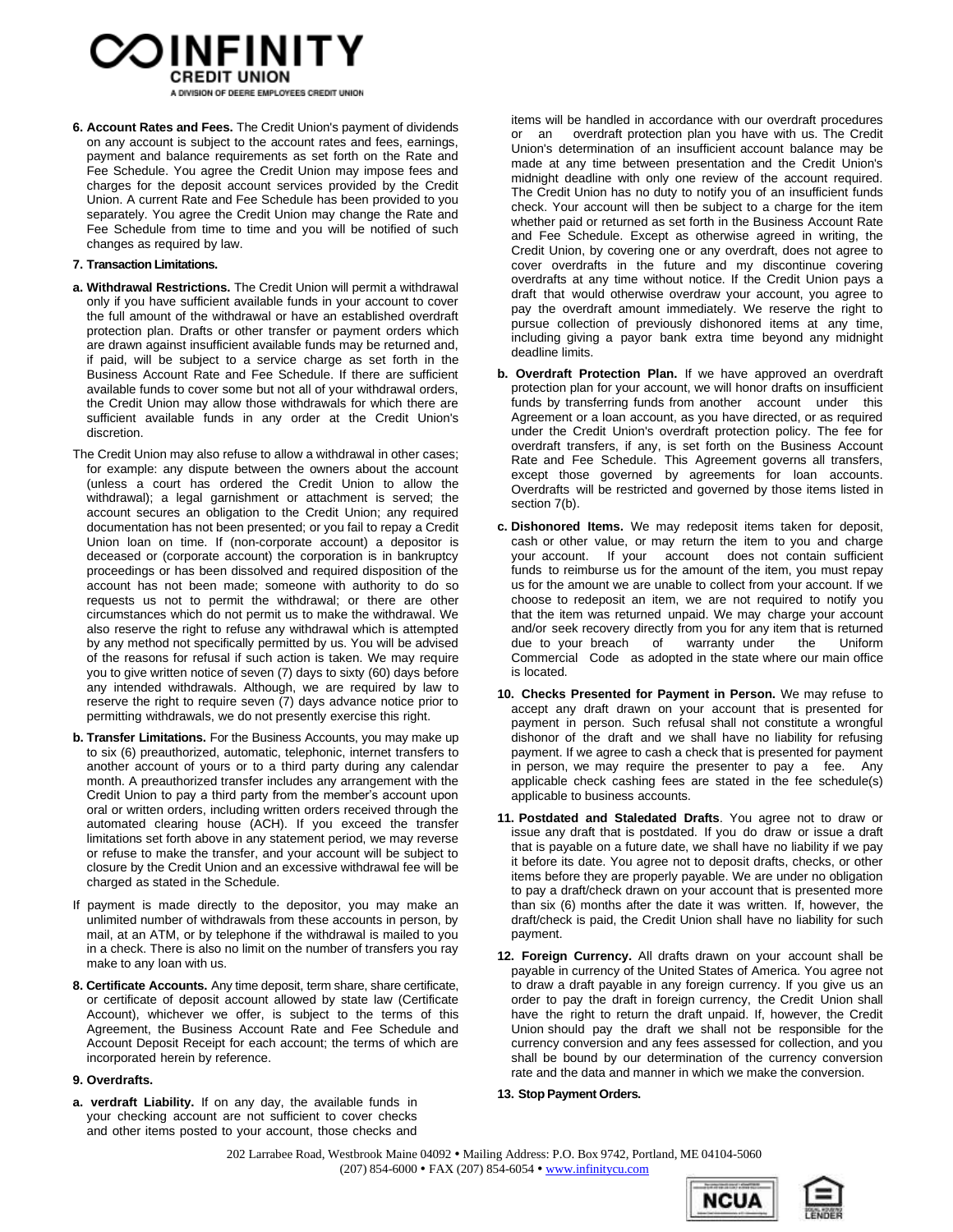

- **a. Stop Payment Order Request.** You may ask Credit Union to stop payment on any check drawn upon your checking account. You may request a stop payment by telephone, by mail, fax or in person. The stop payment will be effective if the Credit Union receives the order in time for the Credit Union to act upon the order and you state the number of the account, date, and number of the check and its exact amount. To be binding the order must be in writing, dated, signed, and must accurately describe the check or draft including the exact account number, check or draft number and the exact amount of the check or draft. If you give the Credit Union incorrect or incomplete information, the Credit Union will not be responsible for failing to stop payment on the item. If the stop payment order is not received in time for the Credit Union to act upon the order, the Credit Union will not be liable to you or to any other party for payment of the item. If we re-credit your account after paying a check over a valid and timely stop order, you agree to sign a statement describing the dispute with the payee, to transfer all of your rights against the payee or other holders of the check to the Credit Union, and to assist the Credit Union in legal action taken against the person.
- **b. Duration of Order.** You may make an oral stop payment order, which will lapse within fourteen (14) calendar days unless continued in writing within that time. A written stop order will be effective for 6 months. A written stop order be renewed in writing from to time. The Credit Union is not obligated to notify you when a stop payment order expires.
- **c. Liability.** Fees for stop payment orders are set forth on the Business Account Rate and Fee Schedule. You may not stop payment on any certified check, cashier's check, teller's check, or any other check, draft or payment guaranteed by us. Although payment of an item may be stopped, you may remain liable to any item holder, including us. You agree to indemnify and hold the Credit Union harmless from all costs, including attorney's fees, damages or claims related to our refusing payment of an item, including of any multiple party account owner, payee, or endorsee in failing to stop of an item as a result of incorrect information provided by you.
- **14. Lost Item.** The Credit Union, in receiving items from you for withdrawal or deposit, acts only as your agent and reserves the right to reverse the credit for any deposited items or to charge your account for the items should they become lost in the collection process.
- **15. Credit Union's Liability for Errors.** If the Credit Union does not properly complete a transaction according to this Agreement, the Credit Union will be liable for your losses or damages not to exceed the amount of the transaction, except as otherwise provided by law. The Credit Union will not be liable if: (a) through no fault of the Credit Union, your account does not contain enough money to make the transaction; (b) circumstances beyond the Credit Union's control prevents the transaction; (c) your loss is caused by your negligence or the negligence of another financial institution; or (d) the money in your account is subject to legal process or other claim. The Credit Union will not be liable for consequential damages except liability for wrongful dishonor. The Credit Union's actions will constitute the exercise of ordinary care if such actions or non-actions are consistent with applicable state law, Federal Reserve Regulations and operating letters, clearing house rules, and general banking practices followed in the area serviced by the Credit Union. You grant the Credit Union the right, in making payments of deposited funds, to rely exclusively on the form of the account and the terms this Account Agreement. Any conflict between oral representations by you or Credit Union employees and any written form will be resolved by reference to this Agreement and applicable written form.
- **16. Unauthorized Use of Check Writing and Facsimile Signature Equipment.** You are responsible for maintaining the security of all facsimile signatures, check writing equipment and supplies. You

must promptly notify us in writing of any checks that have been lost or stolen or the unauthorized use of facsimile signature equipment and the circumstances surrounding the loss, theft or unauthorized use. We are not liable for any unauthorized use of such facsimile signature.

- **17. Credit Union Lien and Security Interest.** Unless prohibited by law, you pledge and grant as security for all obligations you may have now or in the future, except obligations secured by your principal residence, all shares and dividends and all deposits and interest, if any, in all accounts you have with us now and in the future. If you pledge a specific dollar amount in your account for a loan, we will freeze the funds in your account(s) to the extent of the outstanding balance of the loan or, if greater, the amount of the pledge if the loan is a revolving loan. Otherwise, funds in your pledged account(s) may be withdrawn unless you are in default. Federal or state law, depending upon whether we have a federal or state charter, gives us a lien on all shares and dividends and all deposits and interest, if any, in accounts you have with us now and in the future. Except as limited by state or federal law, the statutory lien gives us right to apply the balance of all your accounts to any obligation on which you are in default. After you are in default, we may exercise our statutory lien rights without further notice to you.
- **a. Your pledge and our statutory lien rights will allow us to apply the funds in your account to what you owe when you are in default, except as limited by state orfederal law.** If we do not apply the funds in your account(s) to satisfy your obligation, we may place an administrative freeze on your account(s) in order to protect our statutory lien rights and may apply the funds in your account(s) to the amount you owe us at a later time. The statutory lien and your pledge do not apply to any Individual Retirement Account or any other account that would lose special tax treatment under state or federal law if given as security. By not enforcing our right to apply funds in your account to your obligations that are in default, we do not waive our right to enforce these rights at a later time.
- **18. Transfer of Account.** All accounts are nonassignable and nontransferable to third parties except by us.
- **19. Legal Process.** If any legal action, such as a levy, garnishment, or attachment, is brought against your account, the Credit Union may refuse to pay out any money from your account until the dispute is resolved. If the Credit Union incurs any expenses or attorney fees in responding to legal process, such expenses may be charged against your account without prior notice to you, unless prohibited by law. Any legal process against your account is subject to the Credit Union's lien and security interest.
- **20. Account Information.** Upon your request, the Credit Union will inform you of the name and address of each credit reporting agency from which the Credit Union obtains a credit report in connection with your account. The Credit Union agrees not to disclose information to third parties about your account regarding any transaction or balances except when: (1) it is necessary to complete the transaction; (2) the third party seeks to verify the existence or condition of your account in accordance with the Fair Credit Reporting Act or other applicable laws and regulations; (3) such disclosure is in compliance with the law, government agencies or court orders; or (4) you give us your express permission. We may provide information to credit bureaus about an insolvency, delinquency, late payment or default on your account to include in your credit report.

## **21. Notices.**

**a. Name or Address Changes.** It is your responsibility to notify the Credit Union upon a change of address or change of name. The Credit Union is required to attempt to communicate with you only at the most recent address you have provided to the Credit Union. Any change of address notification received from the U.S. Postal Service will be treated as if you notified us. The Credit Union will

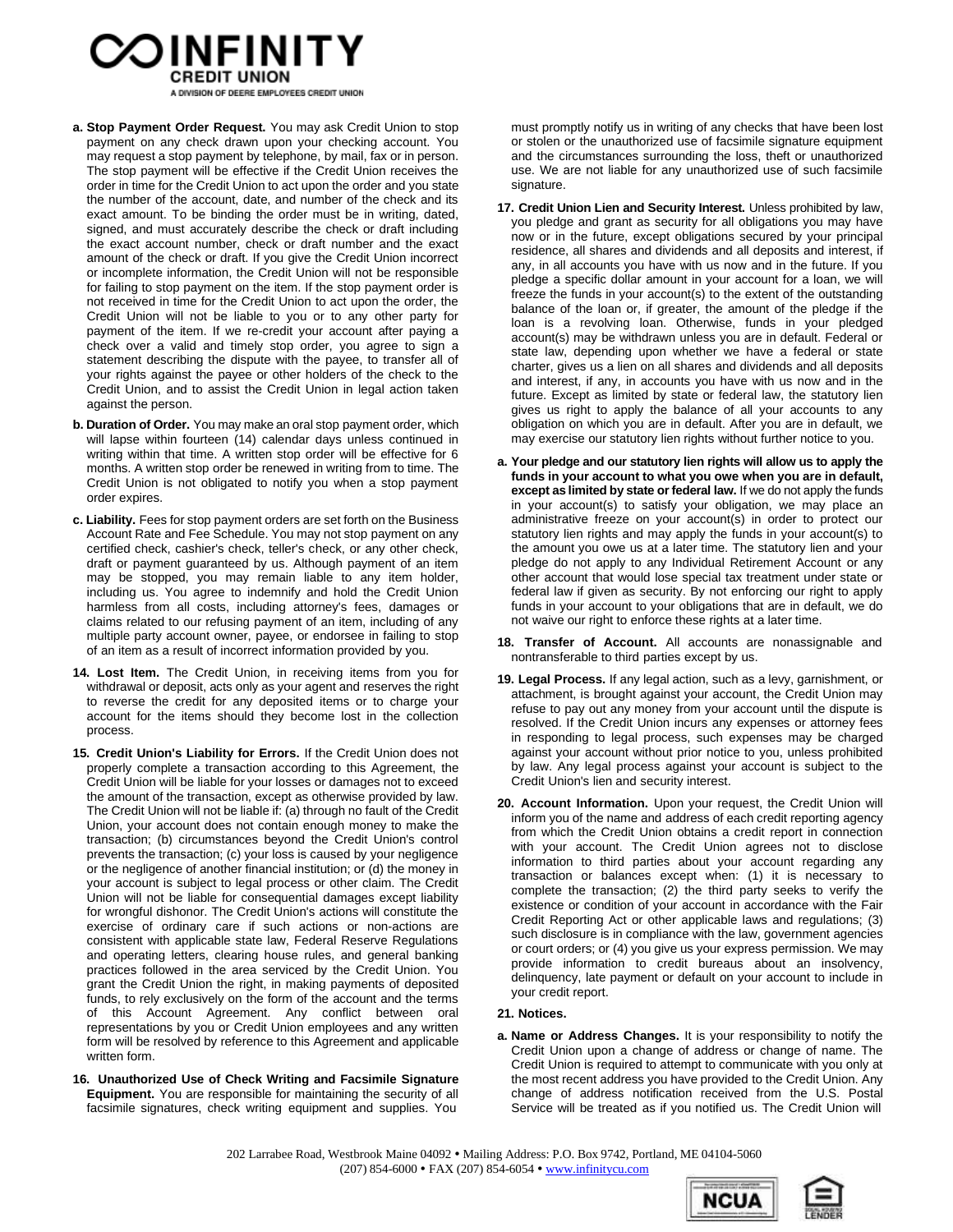

accept notices of a name or address change and any other notice from you only if provided in writing to the Credit Union. If the Credit Union attempts to locate you, the Credit Union may impose a service fee as set forth on the Business Account Rate and Fee Schedule.

- **b. Notice of Amendments.** Except as otherwise prohibited by applicable law, the terms of this agreement are subject to change at any time. The Credit Union will notify you of any changes in account terms, rates, or fees as required by law. Changes in account ownership, such as adding or removing a joint owner, must be evidenced in writing. No joint owner may remove another joint owner from the account without the consent of all owners. The Credit Union reserves the right to waive any term in this Agreement. Any such waiver shall not affect the Credit Union's right to enforce any right in the future.
- **c. Effect of Notice.** Any written notice you give to the Credit Union is effective when it is actually received by the Credit Union. Any written notice the Credit Union gives to you is effective when it is deposited in the U.S. Mail, postage prepaid and addressed to you at your mailing address. Notice to any one account owner is considered notice to all owners of the account.
- **d. Electronic Notices.** If you have agreed to receive notices electronically we may send you notices electronically and discontinue mailing paper notices to you until you notify us that you wish to reinstate receiving paper notices.
- **22. Taxpayer Identification Numbers (TIN) and Backup Withholding.** You agree that we withhold taxes from any dividends or interest earned on your account as required by federal, state or local law or regulations. The notice must specifically describe the transaction, include photocopies or other images of the relevant items, if returned to you and:
- Your account number
- The dollar amount
- Our transaction reference, if any
- If timely notice is given, we reserve the right to make a final reasonable determination regarding whether and in what amount any adjustment shall be made. If you fail to receive a periodic statement you agree to notify us within fourteen (14) days of the time you regularly receive a statement.
- If we mail you a statement, we will send it to the last known address shown on our records. If you have requested that we send your statement electronically, we will send it to the last e-mail address shown on our records.

#### **23. Statements.**

- **a. Contents.** If the Credit Union provides a statement for your account, you will receive a periodic statement of all transactions and activity on your account during the period. If a periodic statement is provided you agree that only one statement is necessary for a multiple party account. For checking accounts, you understand that when paid your original check becomes property of the Credit Union and may not be returned to you, but copies will be retained by Credit Union and made available upon your request. You understand your statements and checks are made available to you on the date the statement is mailed to you. This includes: written statements we mail to you or if you have requested an electronic statement, the statement information provided through the home banking service.
- **b. Examination.** You are responsible for examining each statement and reporting any irregularities to the Credit Union. The Credit Union will not be responsible for any forged, altered, or unauthorized item drawn on your account if (1) you fail to notify the Credit Union within thirty three (33) days of the mailing date of the

earliest and availability of checks containing any forgery, alteration, or unauthorized signature on the item; or (2) there are any items forged or altered in a manner not detectable by a reasonable person including the authorized use of a facsimile signature machine.

- **c. Notice to Credit Union.** You agree that the Credit Union's retention of drafts does not alter or waive your responsibility to examine your statements or the time limit for notifying us of any errors. The statement will be considered correct for all purposes and we will not be liable for any payment made or charge to your account unless you notify us in writing within the above time limit for notifying us of any errors. If you fail to receive a periodic statement you agree to notify us within fourteen (14) days of the time you regularly receive a statement.
- **24. Inactive Accounts.** If your account falls below any applicable minimum balance and you have not made any transactions over a period specified in the Rate and Fee Schedule during which we have been unable to contact you by regular mail, we may classify your account as inactive or dormant. Unless prohibited by applicable law, we may charge a service fee set forth on the Business Account Rate and Fee Schedule for processing your inactive account. If we impose a fee, we will notify you, as required by law, at your last known address. You authorize us to transfer funds from another account of yours to cover any service fees, if applicable. To the extent allowed by law, we reserve the right to transfer the account funds to an account payable and to suspend any further account statements. If a deposit or withdrawal has not been made on the account and we have had no other sufficient contact with you within the period specified by state law, the account will be presumed to be abandoned. Funds in abandoned accounts will be reported and remitted in accordance with state law. Once funds have been turned over to the state, we have no further liability to you for such funds and if you choose to reclaim such funds, you must apply to the appropriate state agency. We may close your Business Share/Savings, Business Money Market, Business Share draft/Checking, Business Share Certificate/Certificate, or other Business deposit accounts if the balance is zero (0) and no activity for at least six (6) consecutive months.
- **25. Special Account Instructions.** You may request that we facilitate certain trust, will, or court-ordered account arrangements. However, because we do not give legal advice, we cannot counsel you as to which account arrangement most appropriately meets the specific of your trust, will or court-order. If you ask us to follow any instructions that believe might expose us to claims, lawsuits, expenses, liabilities, or damages, whether directly or indirectly, we may refuse to follow your instructions or may require you to indemnify us or post a bond or provide us with other protection. Account changes requested by you, or any account owner, such as adding or closing an account or service, must be evidenced by a signed Account Change form and accepted by us.
- **26. Termination of Account.** We may terminate your account without notice to you or may require you to close your account and apply for a new account if: (1) there is a change in owners or authorized signers; (2) there has been a forgery or fraud reported or committed involving your account; (3) there is a dispute as to the ownership of the account or of the funds in the account; (4) any share drafts are lost or stolen; (5) there are excessive returned unpaid items not covered by an overdraft protection plan; (6) there has been any misrepresentation or any other abuse of any of your accounts; or (7) responsibly deem it necessary to prevent a loss to us. You may terminate a single party account by giving written notice. We reserve the right to require the consent of all owners to terminate a multiple party account. We are not responsible for payment of any draft, withdrawal, or other item after your account is terminated,



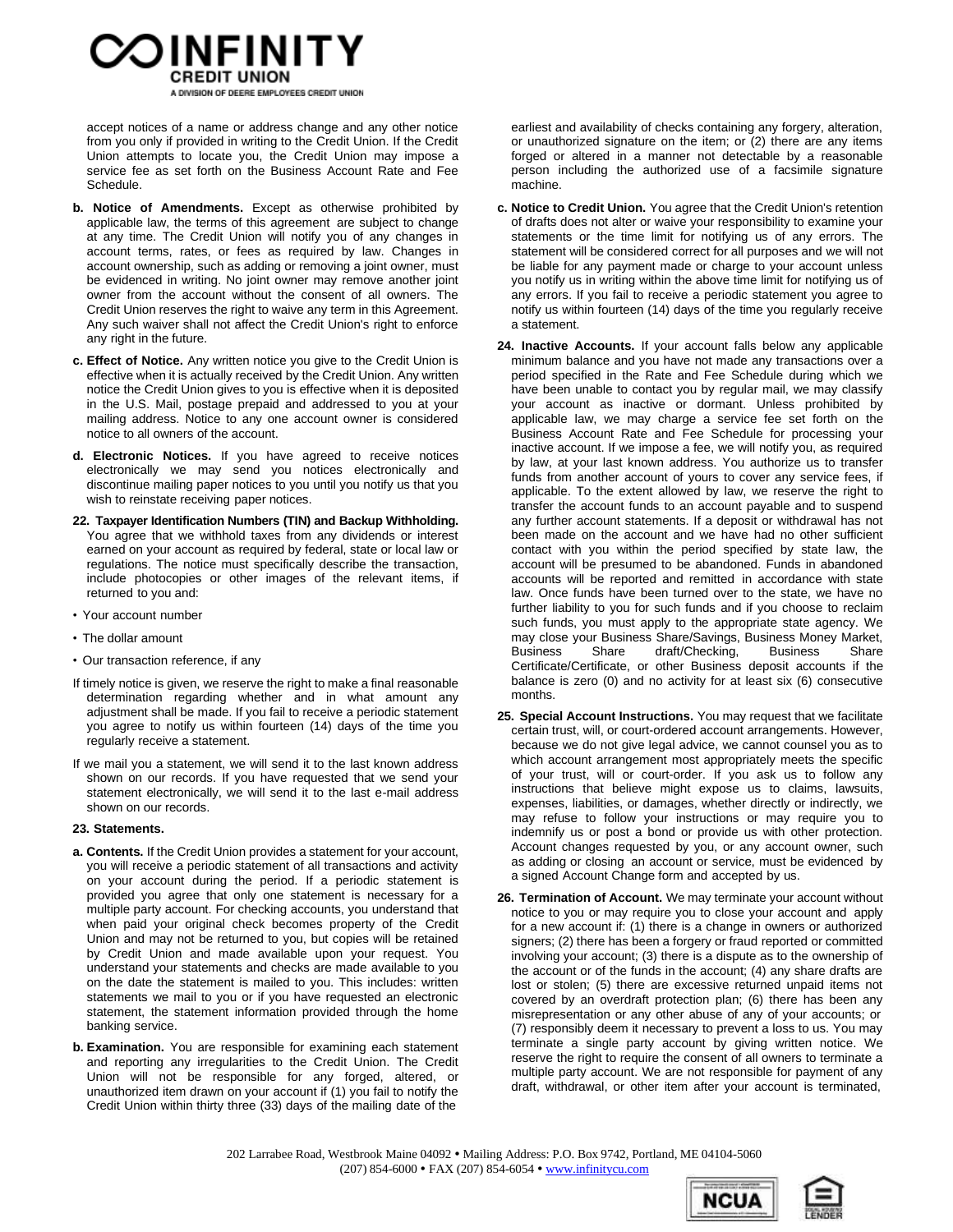

however, if we pay an item after termination, you agree to reimburse us.

- **27. Termination of Membership.** You may terminate your membership at the Credit Union after giving written notice of your intent to withdraw from membership. You may be denied services or expelled from membership for any reason allowed by applicable law, including causing a loss to the Credit Union.
- **28. Death of Account Owner.** We may continue to honor all transfer orders, withdrawals, deposits and other transactions on an account until we are notified of a member's death. Once we are notified of an Account Owner's death, we may pay drafts or honor other payments or transfer orders authorized by the Account Owner for a period of ten (10) days after that date unless we receive instructions from any person claiming an interest in the account to stop payment on the drafts or other items. We may require anyone claiming a deceased Account Owner's account funds to indemnify us for any losses resulting from our honoring that claim. This Agreement will be binding upon any heirs or legal representatives of any Account Owner that is an individual or organized as a sole proprietorship.
- For all other Business Accounts, the Credit Union will require any document(s) evidencing authorized signers, a new Membership Application and the death certificate of the decedent.
- **29. Severability.** In the event that any paragraph of this Agreement or any portion thereof is held by a court to be invalid or unenforceable for any reason, the other paragraphs and portions of this Agreement shall not be invalid or unenforceable and will continue in full force and effect.
- **30. Enforcement.** You are liable to us for any loss, cost or expense we incur resulting from your failure to follow this Agreement. You authorize us to deduct any such loss, cost or expenses from your account any amount due under or to enforce this Agreement, we shall be entitled, subject to applicable law, to payment of reasonable attorney's fees and costs, including fees on any appeal, bankruptcy proceedings, and any post judgement collection actions.
- **31. Governing Law.** This is governed by the Credit Union's Bylaws, federal laws and regulations, the laws, including applicable principles of contract law, and regulations of the state in which the Credit Union's main office is located, and local clearinghouse rules, as amended from time to time. As permitted by applicable law, you agree that any legal action regarding this Agreement shall be brought in the county in which the Credit Union is located.
- **32. Waiver of Trial by Jury and Agreement as to Location of Legal Proceedings.** As permitted by applicable law, you agree that any legal action regarding this Agreement shall be brought in the county of the Credit Union office where you opened your account. You and we agree to waive any right to trial by jury in any legal proceeding or lawsuit involving the account.
- **33. Fraudulent Account Activity.** In the event ANY fraudulent activity or unauthorized obtainment of account information, you hereby agree to notify the Credit Union immediately upon notice and complete all necessary paperwork, not limited to police reports, affidavits, disclosures, etc. You also agree to assist the Credit Union personnel in obtaining and giving information on potential suspects and provide any and all needed documents, e-mails or correspondences to assist in the investigation of any and all fraud related issues pertaining to your membership.
- **34. Negative Information Notice.** We may report information about your loan, share or deposit to credit bureaus. Late payments, missed payments, or other defaults on your account may be reflected in your credit report.
- **35. Unlawful Internet Gambling and Other Illegal Activities.** You agree that you are not engaged in unlawful internet gambling or any other illegal activity. You agree that you will not use your accounts, access devices or services for unlawful internet gambling or other illegal activities. We may terminate your account relationship if you engage in unlawful internet gambling or other illegal activities.

# **Business Debit Card Agreement**

**1. Generally:** This Business Debit Card Agreement ("**Agreement**") governs your Company's request for issuance of, and use of a Business Debit Card ("**Card**"). This Agreement supplements and incorporates the deposit account agreements which govern the business accounts of the Company and which may be accessed by the use of the Card. If there is a conflict between these agreements, the terms most favorable to the Credit Union shall control. If there is a conflict between what a Credit Union employee tells you and the terms of this Agreement, the terms of this Agreement will control. Use of the Card verifies your acceptance of the terms of this Agreement. Transactions on your account may also be governed by agreements with third parties including but not limited to NACHA's (The National Automated Clearing House Association) Operating Rules and VISA® Operating Rules together with the Rules of any Networks through whom your transaction(s) may be processed, which agreements will also be binding upon you and the Credit Union. Such third party agreements may include terms different from the terms herein including but not limited to different processing, reporting or other time periods, or require you to make any claims or provide any notifications or responses, then the third parties' requirements and rules shall govern despite any other general or specific terms or conditions set forth in the entirety of this Agreement. These third party agreements require you to monitor your accounts very carefully and may require you to report certain disputes, returns or unauthorized

activity within as little as 24-hours. Failure to abide by such agreements may impair any claims you may have and the Credit Union encourages you to obtain and monitor those third party agreements through whom you determine your Company will offer services or make or facilitate transactions.

- **2. COMPANY ACKNOWLEDGES AND UNDERSTANDS THAT THE CARDS ISSUED UNDER THIS AGREEMENT WILL NOT BE TREATED AS CONSUMER CARDS UNDER THE PROVISIONS OF STATE AND FEDERAL LAW. CUSTOMER WILL NOT HAVE THE BENEFIT OF ANY LIMITATIONS OF LIABILITY WITH RESPECT TO THE UNAUTHORIZED USE OF THE CARDS. CUSTOMER ACCEPTS AND AGREES TO UNDERTAKE THE ADDITIONAL RISK ASSOCIATED WITH USE OF BUSINESS PURPOSE CARDS AND AGREES TO ASSUME THE GREATER MEASURE OF LIABILITY DESCRIBED IN THIS AGREEMENT.**
- **3. Definitions:** In this Agreement the words **"you"** or **"your(s)"** means the Company or Commercial Entity with whom this Agreement is made together with all authorized users as explained herein. **"We," "us,"** "**Credit Union"** or **"our"** means the Infinity Credit Union. **"Authorized User"** means any person who has actual, implied or apparent authority, or to whom any owner has at any time given any information, access device or documentation that enables such a person to access, withdraw, make transactions to or from your



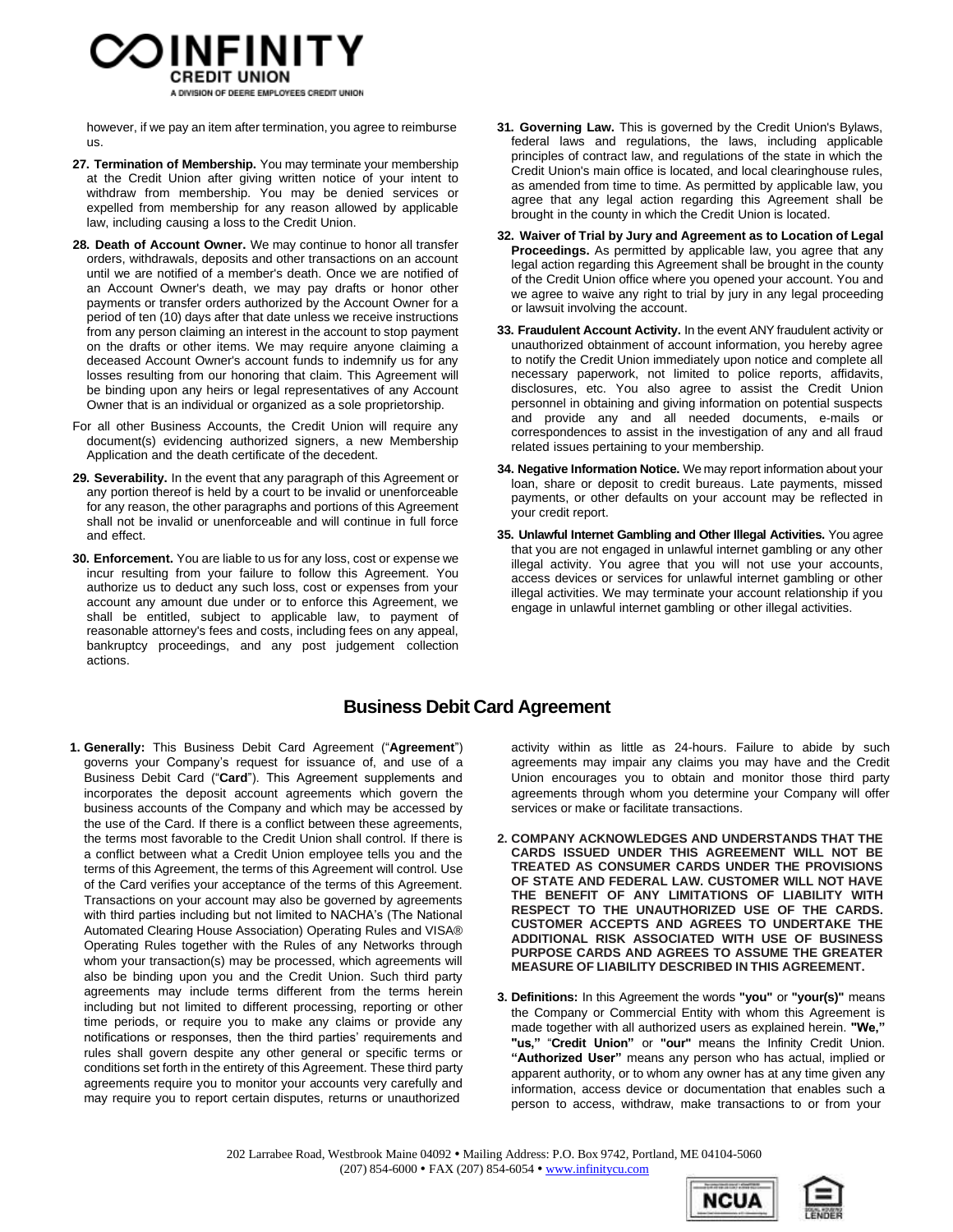# OINFINITY A DIVISION OF DEERE EMPLOYEES CREDIT UNION

accounts, or to use any of your account services. If any Authorized User authorizes anyone to use the Company's access device(s), that authority shall continue until you specifically revoke such authority by notifying the Credit Union in writing or as required by applicable laws. If This definition is intended to be construed broadly and includes without limitation all users acting under a written document such as a power of attorney as well as any person or entity that is authorized to make deposits or debits to or from your accounts with us.

- **4. Liability and Promise to Pay.** Company agrees to be unconditionally and without limitation liable for all Transfers effectuated by use of the Business Debit Cards, whether authorized or unauthorized, whether utilized by Authorized User(s) or some other person, and whether arising from cards lost, stolen, or counterfeited. All employees who are granted use of any Access Device(s) shall be deemed third party beneficiaries of the accommodation extended hereunder and of the terms and conditions of this Agreement. The Credit Union will be liable only for its own gross negligence or willful misconduct and will not be responsible for any loss or damage arising from or in connection with: (1) any inaccuracy, act or failure to act on the part of any person not within our reasonable control, or (2) any error, failure, or delay in execution of any Transfer resulting from circumstances beyond our reasonable control, including, but not limited to, any inoperability of communications facilities or other technological failure. Provided we have complied with our obligations under this Agreement, you agree to indemnify, defend, and hold Credit Union harmless against any claim of a third party arising from, or in connection with, this Agreement or the service we provide hereunder. Credit Union shall have no liability for consequential, punitive, indirect or special damages under any circumstances. Credit Union shall not be liable for circumstances beyond its control, such as fire, flood, and other acts of God, that prevent a transaction from being completed.
- **5. Issuance of Cards and/or Access Device(s):** Card(s) and/or Access Device(s) (together "Access Device(s)") will be used by your employees, agents, or other persons to whom the Access Device(s) are provided (all of whom shall be deemed "Authorized User(s)" under the terms of this Agreement) to initiate withdrawals or transfers from your Company's account(s) via ATMs, through participating VISA® merchants, and other transactions using such Access Device(s). Company represents to the Credit Union that the Access Device(s) are intended to be used for business, commercial, or agricultural purposes, and not for personal, family or household purposes. The use of Access Device(s) for any consumer purpose is a breach of this Agreement and may result in the immediate termination of the Agreement.
- **6. Prior to using any Card, Company shall confirm to Credit Union that Company has received the Card and related Personal Identification Number ("PIN") in the manner stated in the materials that accompany the Card.** Company agrees such verification procedures constitute a commercially reasonable means of verifying that the person who is using the Card is authorized to do so on behalf of the Company, whether or not any subsequent transaction made using the Card requires the use of the PIN. Credit Union is authorized to debit the Company's Account for each purchase, cash withdrawal, or other transaction made with the Access Device(s), unless the Credit Union has received a Notice of Cancellation in the manner set forth below and the Credit Union has had a reasonable time to act on such notice. Customer acknowledges that it is responsible for payment of all transactions arising from the use of the Access Device(s).
- **7. Requesting New/Additional Access Device(s):** Company may request that new Access Device(s) be issued to additional Authorized User(s) by providing the Credit Union with written notice of (1) the number of Access Device(s) to be issued; (2) the name(s) of the Authorized User(s); and (3) any other pertinent information required by Credit Union. Company agrees (1) to instruct its Authorized User(s) to use the Access Device(s) only in accordance with this Agreement and any internal policies that Company may establish regarding the use of the Access Device(s); (2) that any policies that Company has established regarding the use of Access Device(s) have not been reviewed by and are not binding on Credit Union or any network that accepts the Access Device(s); (3) Company will maintain sufficient funds in the Account to cover transactions made with Access Device(s) and will indemnify and hold Credit Union harmless for any transaction made using the Access Device(s); (4) Company is solely responsible for the security of the Access Device(s) and for the actions of any person that Company permits to use the Access Device(s), and for all use of the Access Device(s) whether by an Authorized User or by another person, unless Company has provided a Notice of Cancellation as set forth above and the Credit Union has had a reasonable period of time to act on the notice; and (5) there are no limits to the Company's liability if the Card or PIN is lost or stolen, except as set forth herein.
- **8. Consent to the Scope of Rules Governing these Service(s):** Company consents to be bound by the terms of this Agreement and any other agreements it has with Credit Union, together with all applicable state and federal laws and regulations, other industry rules and regulations, and normal banking customs and practices. This Agreement includes any Rules issued by third parties including but not limited to the National Automated Clearing House Association or VISA®, which rules are incorporated herein by reference. In addition, this Agreement shall be governed by applicable operating circulars of any Federal Reserve Bank, any applicable federal laws and regulations. To the extent that the terms of any such third party agreements provide for specific processing, reporting or other time periods, or require you to make any claims or provide any notifications or responses, then the third parties' requirements and rules shall govern despite any other general or specific terms or conditions set forth in the entirety of this Agreement.
- **9. Notice Obligations of the Company:** Company shall immediately provide Credit Union with a notice that a Card has been lost, stolen, misplaced, or used without authorization, or that Company wishes to cancel or terminate a Card (any such notice is called "Notice of Cancellation"). Any Notice of Cancellation may be made by calling the Credit Union at the branch locations where the card was issued, but Company shall follow any oral notice with a written notice confirming the oral notice within two (2) business days. Any Notice of Cancellation must refer to the Card number, and a written Notice of Cancellation must be addressed as follows: The Company will use its best efforts to recover and terminate the Card, and to promptly return it to Credit Union. Credit Union will not be obligated to act on any oral or written Notice of Cancellation unless the notice has been delivered to the telephone number or mailing address set forth above, the notice has actually been received by the Credit Union and the Credit Union has had a period of not less than two (2) business days after actual receipt of a Notice of Cancellation to act thereon. Even after a Card has been cancelled, transactions for which Credit Union is responsible under applicable network rules may be posted to the Account.



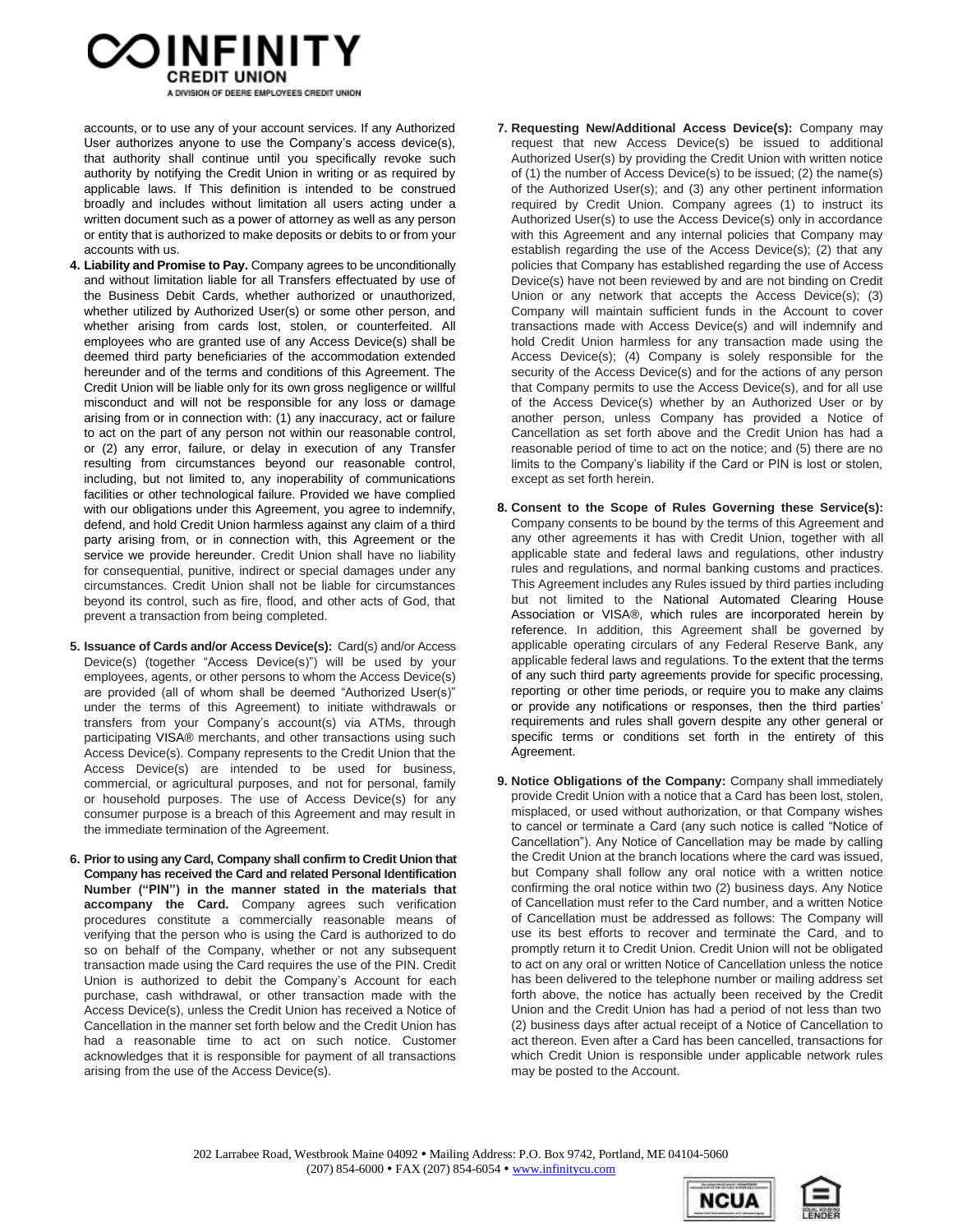

A DIVISION OF DEERE EMPLOYEES CREDIT UNION

- **10. LiabilityProtection UnderVISA®'sZero LiabilityPolicy: These terms apply only to transactions conducted via the VISA® Network.** Company understands that VISA®'s Zero Liability Policy shall protect it against unauthorized Credit Union transactions that may be made with an Access Device "**if**" the transaction(s) are processed through the VISA® Network. VISA®'s Zero Liability Policy covers U.S. issued cards only and does not apply to commercial transactions not processed directly via the VISA® Network. If Company suspects any Access Device(s) have been lost or stolen, Company may not be responsible for any unauthorized purchases if Company report the theft promptly. Upon notification from Company of unauthorized Business Debit Card transactions, Credit Union shall limit Company's liability for those transactions to zero. The Credit Union require such notification to be received within 60 calendar days of the mailing date of the first statement showing any unauthorized VISA® Network transaction(s). In evaluating Company's claim, Credit Union shall consider whether gross negligence on Company's part has contributed to the transaction(s) in question. Company may be responsible for a loss if, based on substantial evidence, it is reasonably determined that Company was grossly negligent or fraudulent in the handling of any Access Devices or account. Credit Union may provide Company with provisional credit for unauthorized VISA® Network transactions within five business days from receipt of notification. Additionally, Credit Union may require written confirmation of the unauthorized VISA® Network transactions before providing any provisional credit.
- **11. Overdrafts:** Company may not overdraw the Account under any circumstances. If the payment of an item does overdraw the Account, Credit Union may charge all or a portion of the item against any deposit account maintained with Credit Union by Company. Company agrees that Credit Union has the right to place an immediate hold on funds in any of Company's deposit accounts to pay for Card transactions which are subsequently presented to Credit Union for payment. If Credit Union pays a Card item which results in an overdraft of the Account, Company agrees to immediately deposit sufficient funds to cure the overdraft.
- **12. Statements:** Each month Company will receive an account statement showing, among other things, all debits made by use of the Access Device(s). Company agrees to promptly review the account statement and notify Credit Union in writing at the address indicated above of any disputes regarding any Card transactions.
- **13. Disclosures to Others:** Credit Union will disclose information to third parties about your account: (1) where it is necessary for completing a transaction; (2) in order to verify the existence and condition of your account for a third party, such as a merchant; (3) in order to comply with a government agency or court order; (4) if you give us written permission; or (5) as otherwise required by applicable law.
- **14. Lien to Secure Obligations:** Company grants Credit Union a consensual security interest in all of its deposit accounts to secure payment of all amounts owing at any time under this Agreement. Company authorizes Credit Union to hold and apply funds in any of its deposit accounts maintained at Credit Union against any present or future indebtedness Company may have to Credit Union.
- **15. Termination:** Credit Union shall have the right, at its sole discretion, to terminate Company's privileges hereunder. All cards shall be canceled effective upon termination of this agreement and Company shall return all cards to Credit Union. Company shall remain liable for all debits or other charges incurred or arising by

virtue of the use of the Access Device(s) prior to the termination date.

- **16. Temporary Holds.** To facilitate certain electronic transactions we may place temporary holds on funds in your accounts. These holds may be for periods of 36-hours or more. The Credit Union can neither control the parties with whom you do business nor regulate the processing of transactions through the commercial networks used to facilitate your transactions; Therefore, transactions may be processed after the expiration of any such temporary holds, and it is your obligation to insure that sufficient funds are on deposit at all times to cover the your transactions. In addition, most transaction networks and the rules they operate under allow merchants to obtain approvals for sums greater than the actual amount of the charge that will eventually be debited from your account. Therefore, there may be a temporary freeze against all or a portion of your funds that cannot be used for other transactions, which can result in an overdraft. Both the Credit Union and you are subject to these network transaction rules, which are the standard for the debit card industry**. In some instances (e.g., hotels and car rentals) the merchant will obtain authorization for up to three times the expected billing, which can remain against your account for the time periods indicated. Therefore, Credit Union recommends you do not use your debit card when checking in at hotels or renting cars.** Note: Using your debit card to settle your bill at departure does not generally subject you to the delayed hold release. You are fully responsible for managing your account in light of these considerations, which are not within the Credit Union's control; and you are responsible for any overdrafts that occur due to such holds imposed via the parties with whom you transact business using the services governed by this Agreement. .
- **17. General Terms:** Credit Union may from time to time amend the terms of this Agreement to the extent allowed by applicable federal and state law, which amendments shall apply to all transactions on your account(s). This Agreement and all services provided under this Agreement shall be governed by and construed in accordance with the laws of the State of Maine. Company agrees that venue for any action brought under this Agreement shall be in the State and county where Credit Union maintains its Principal business offices. If any law or judicial ruling renders any term or condition of this Agreement unenforceable, the remaining terms and conditions shall remain in full force and effect. We reserve the right to waive enforcement of any of the terms set forth in this Agreement regarding any Transaction or series of Transactions. Any such waiver will not affect our right to enforce any of our rights with respect to any owner, user or other applicable person/party; or to enforce any of our rights with respect to other Transactions. Any such waiver shall not modify the terms and conditions of this Agreement. Any controversy or claim arising out of or relating to this Agreement, including any breach of the Agreement, shall be settled by binding arbitration before a single arbitrator in accordance with Nebraska law and the Commercial Arbitration Rules of the American Arbitration Association. Credit Union and Company expressly consent to venue and arbitration in Westbrook, Maine. The decision of the arbitrator is final, and there shall be no right of appeal. Any award rendered by the arbitrator may be entered in any court having jurisdiction thereof. The fees and costs of the arbitrator shall be shared equally by Credit Union and Company. The prevailing party shall be entitled to recover its reasonable attorney fees and costs.

#### **18. Transaction Limitations and Fees:**

#### **Point-of-Sale Transactions – frequency and dollar limitations**